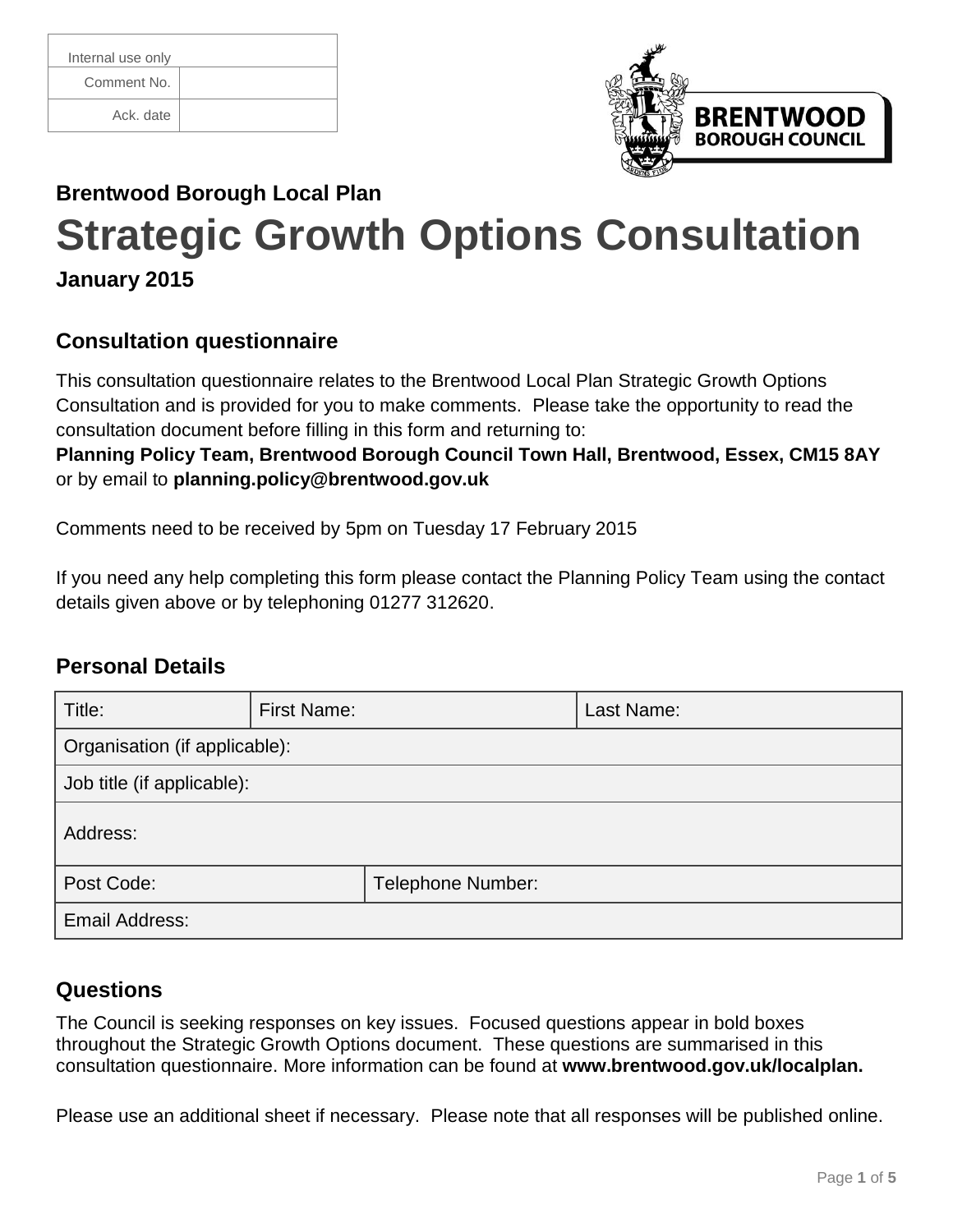| Q1: Do you agree with the broad areas, for the purpose of considering |  |
|-----------------------------------------------------------------------|--|
| approaches to growth?                                                 |  |

Yes  $\square$  No  $\square$ 

#### **Comments**

?

?

?

Q2: Do you agree with the issues raised within each of these areas? Yes  $\Box$  No  $\Box$ 

#### **Comments**

Q3: Do you have any comments on the appropriateness of particular sites? Yes  $\Box$  No  $\Box$ 

#### **Comments**

Q4: Given the greater capacity for growth along the A127 corridor, which of the sites put forward do you think is the best location for growth? ?

#### **Comments**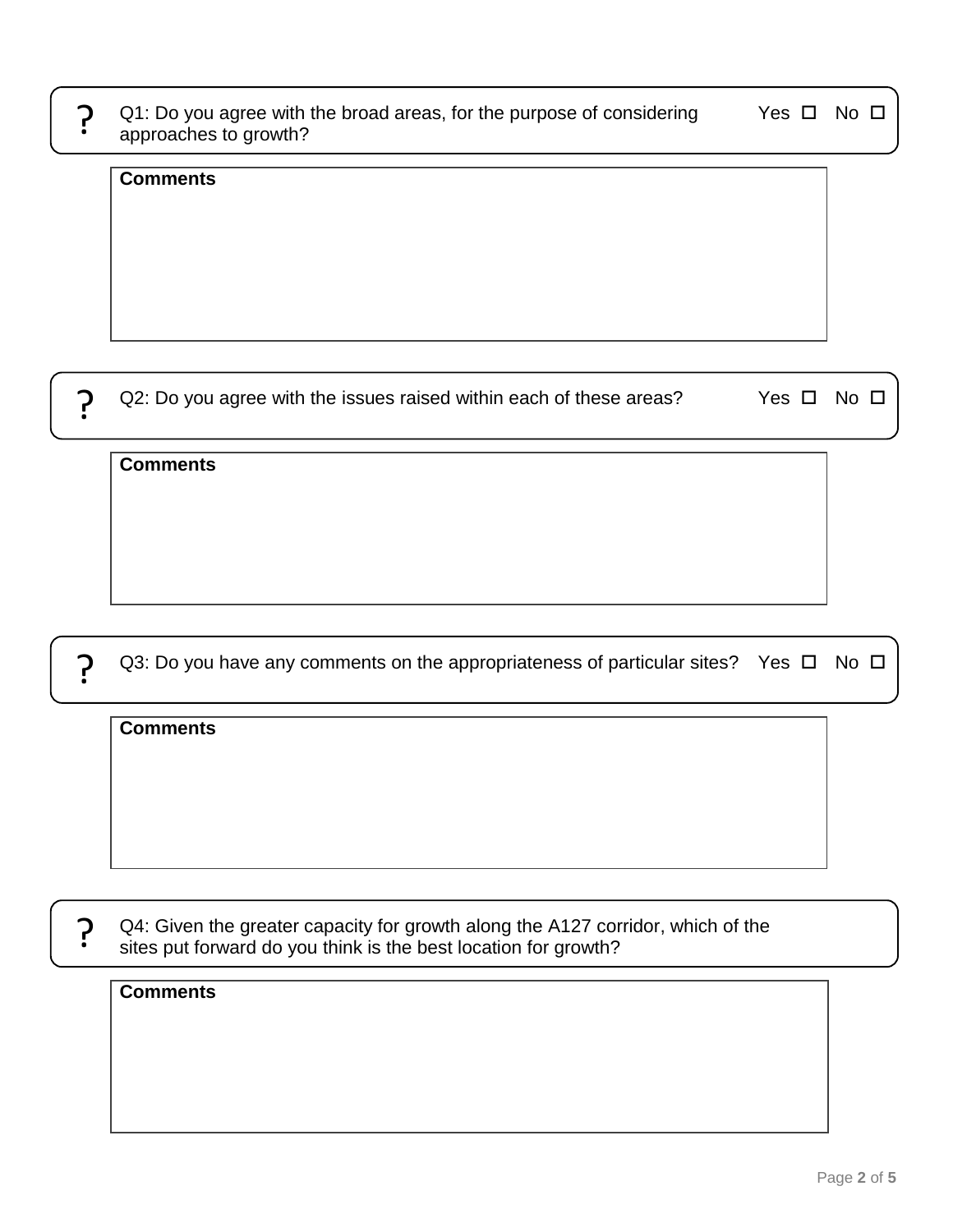| Page 3 of 5 |  |  |
|-------------|--|--|

Q8: In order to ensure that the Town Centre remains economically sustainable, do you agree that a "Town Centre First" approach should be taken to retail development? Yes  $\square$  No  $\square$ ?

Q7: To enable future employment need to be met do you agree that the most sustainable approach is to allocate new sites close to the strategic highway network? Yes  $\square$  No  $\square$ <u>?</u>

Q6: In order to provide for local need is it preferable for Greenfield sites on the edge of villages to be released, or to develop brownfield sites (both within the Green Belt)?

Q5: Should the A12 corridor accommodate growth by releasing sites on the edge of urban areas? ך<br>:

**Comments**

**Comments**

?

**Comments**

**Comments**

Yes  $\square$  No  $\square$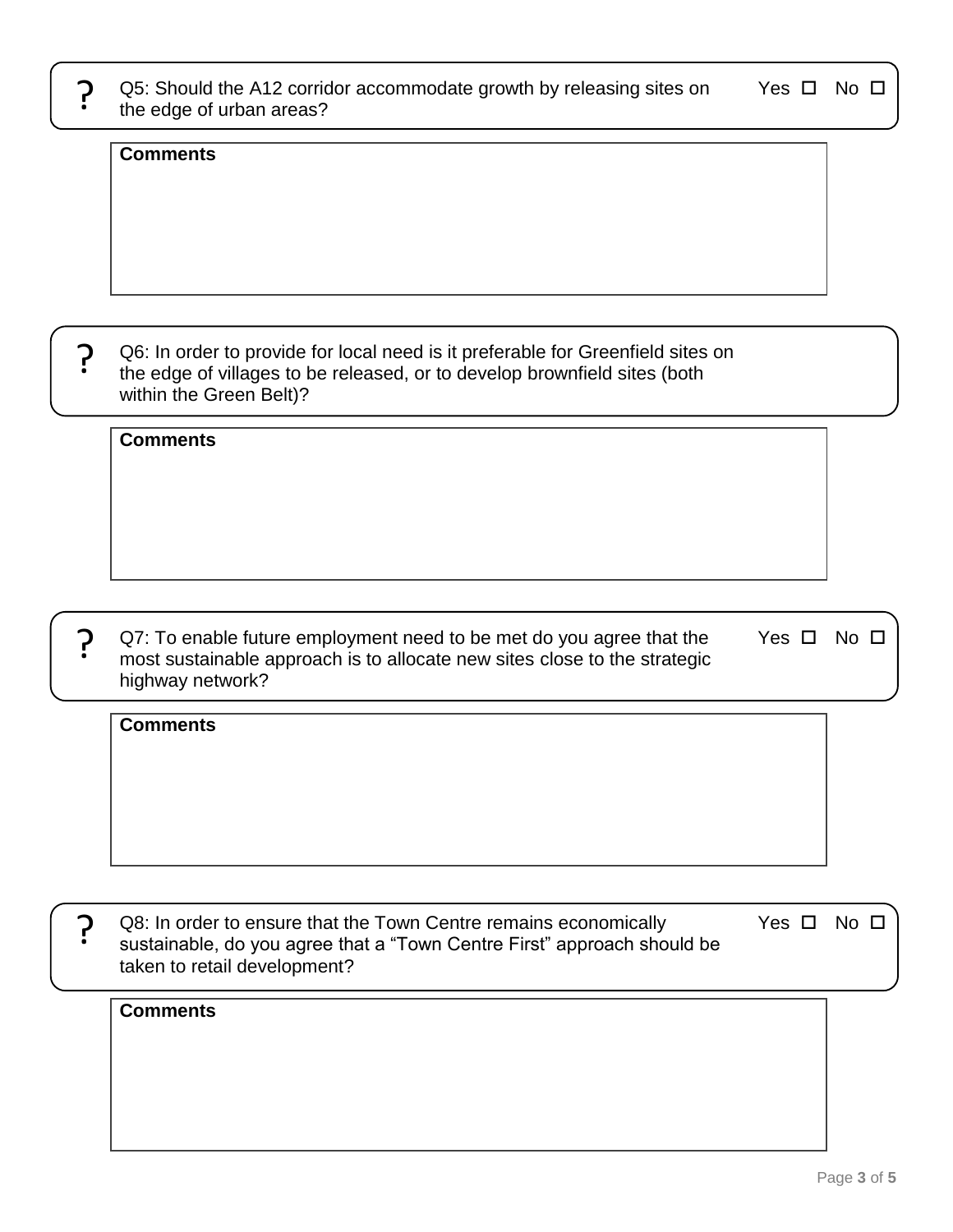<u>?</u>

Q9: Are there opportunities for more open space provision in the area where you live?

Yes  $\square$  No  $\square$ 

#### **Comments**

?

<u>?</u>

Q10: Please rate the level to which you value the landscape near where you live (on a scale of 1 to 5), as compared to other areas within Brentwood Borough, for the following aspects:

| Aspect:                                 | Very<br>Low | Low | Average | High | Very<br>High |
|-----------------------------------------|-------------|-----|---------|------|--------------|
| Scenic Beauty / Attractivness           |             | 2   |         |      | 5            |
| <b>Outdoor Recreation / Leisure Use</b> |             | າ   |         |      | 5            |
| Wildlife Interest                       |             | 2   | ว       |      | 5            |
| <b>Historic Interest</b>                |             | 2   |         |      | 5            |
| Tranquility                             |             | 2   | з       |      | 5            |
| $\vert$ Other – please specify:         |             | 2   | 3       |      | 5            |

Q11: To what extent do you think the following are present in the landscape near where you live (on a scale of 1 to 4):

| Aspect:                                     | Absent | Occasional     | Frequent | Predominant |
|---------------------------------------------|--------|----------------|----------|-------------|
| <b>Houses</b>                               |        | 2              | 3        |             |
| Commercial / Industrial buildings           |        | 2              | 3        | 4           |
| Nature Reserves / Wildlife                  |        | $\overline{2}$ | 3        |             |
| Farmland                                    |        | 2              | 3        |             |
| Woodland                                    |        | $\mathcal{P}$  | 3        |             |
| Degraded / Derelict / Waste land            |        | $\overline{2}$ | 3        |             |
| Infastructure (Road / Rail / Pylons<br>etc. |        | 2              | 3        |             |
| Leisure / Recreation Facilities             |        | $\mathcal{P}$  | 3        |             |
| Other - please specify:                     |        | 2              | 3        |             |